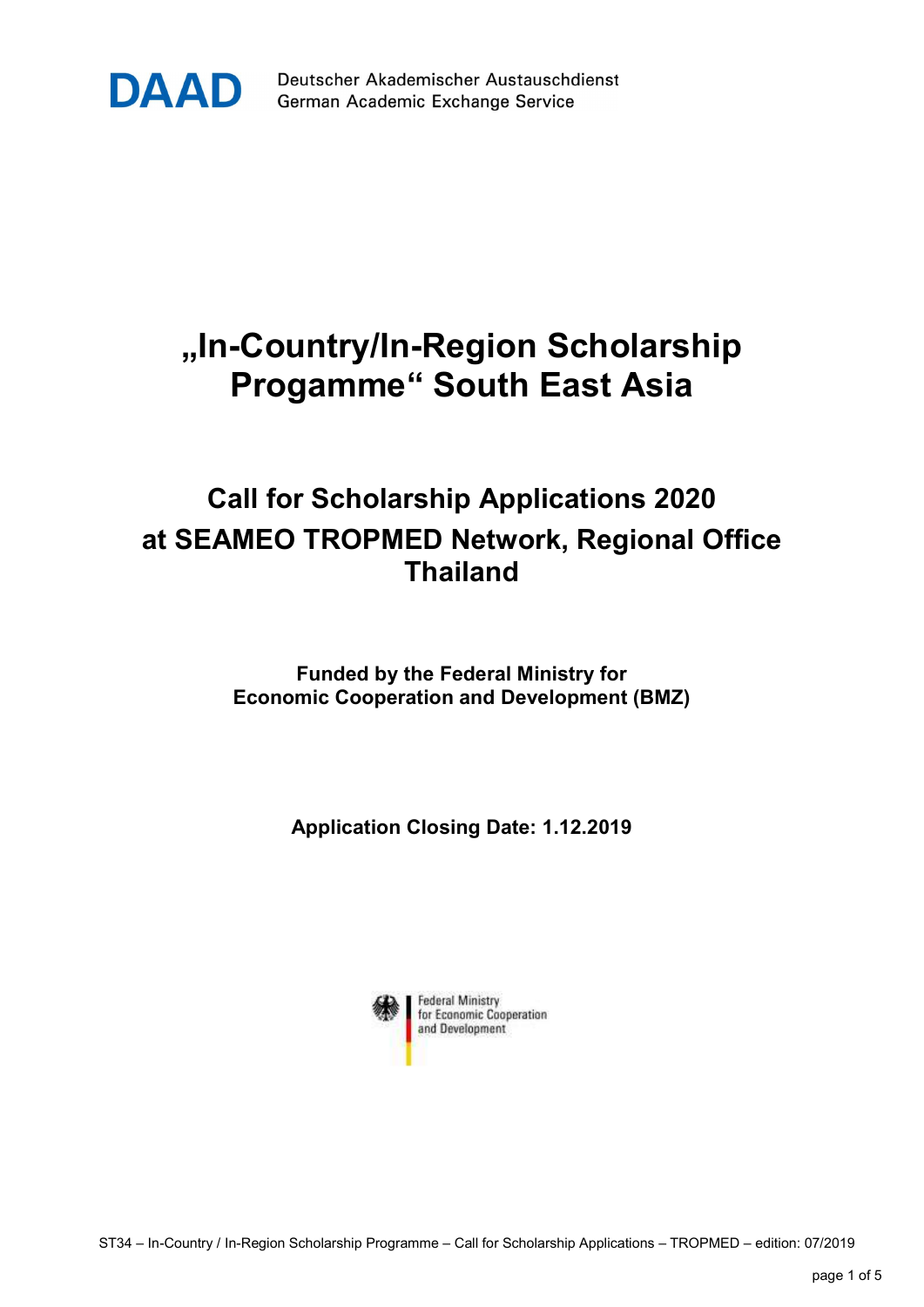| <b>Programme</b><br>Objectives     | DAAD (German Academic Exchange Service), as a publicly funded, self-<br>governing organization of the institutions of higher education in Germany,<br>promotes international academic exchange as well as educational co-operation<br>with developing countries through a variety of funding and scholarship<br>programmes.                                                                                                                                                                                                                                                                                                                                                                                                                                                                                                              |
|------------------------------------|------------------------------------------------------------------------------------------------------------------------------------------------------------------------------------------------------------------------------------------------------------------------------------------------------------------------------------------------------------------------------------------------------------------------------------------------------------------------------------------------------------------------------------------------------------------------------------------------------------------------------------------------------------------------------------------------------------------------------------------------------------------------------------------------------------------------------------------|
|                                    | As part of the "In-Country/In-Region Scholarship Progamme", DAAD offers<br>scholarships for PhD and Master studies at TROPMED. The programme is funded<br>by the German Federal Ministry of Economic Cooperation and Development<br>(BMZ) and aims at university staff in the first line, without neglecting the public<br>sector demand of academically trained personnel.                                                                                                                                                                                                                                                                                                                                                                                                                                                              |
|                                    | The target group for scholarships are graduates and postgraduates from South<br>East Asia with a first academic degree if applying for a Master's programme, or<br>with a Master's degree if applying for a doctoral programme who want to pursue<br>Master's or PhD courses in their home country (so called In-Country scholarships)<br>or in another South East Asian country (In-Region scholarships).<br>It has been agreed upon that DAAD cooperates with SEAMEO TROPMED<br>Network (TROPMED) by offering up to 5 In-Region/In-Country scholarships for<br>PhD and Master studies at                                                                                                                                                                                                                                               |
|                                    | Faculty of Tropical Medicine, Mahidol University<br>$\bullet$                                                                                                                                                                                                                                                                                                                                                                                                                                                                                                                                                                                                                                                                                                                                                                            |
|                                    | or<br>College of Public Health, University of the Philippines Manila                                                                                                                                                                                                                                                                                                                                                                                                                                                                                                                                                                                                                                                                                                                                                                     |
|                                    | for the intake 2020.                                                                                                                                                                                                                                                                                                                                                                                                                                                                                                                                                                                                                                                                                                                                                                                                                     |
| <b>Application</b><br>requirements | Applicants<br>have successfully completed generally a three-year university degree/144<br>٠<br>CP (Master candidates) or a five-year university degree/180 CP (doctoral<br>candidates) with above average results (upper third of class)<br>clearly show motivation and strong commitment<br>$\bullet$<br>have thorough knowledge of English language (IELTS 6.0 or above)<br>$\bullet$<br>have completed their last university degree not more than 6 years ago at<br>$\bullet$<br>the time of application<br>must be nationals or permanent resident of Cambodia, Indonesia, Laos,<br>$\bullet$<br>Malaysia, Myanmar, Philippines, Thailand, Timor-Leste or Vietnam<br>should generally be a) staff member of a public university, b) candidate<br>considered for teaching or research staff recruitment, c) from the public<br>sector |
|                                    | Female applicants and candidates from less privileged regions or groups are<br>especially encouraged to participate in the programme.                                                                                                                                                                                                                                                                                                                                                                                                                                                                                                                                                                                                                                                                                                    |
|                                    | Scholarships are initially granted for one year and can be extended to upon receipt<br>of an application for extension. Scholars must demonstrate satisfactory progress<br>before an extension is granted.                                                                                                                                                                                                                                                                                                                                                                                                                                                                                                                                                                                                                               |
| <b>Eligible fields</b>             | The In-Country/In-Region Scholarship Programme supports studies in subject<br>areas with strong relevance to national development.                                                                                                                                                                                                                                                                                                                                                                                                                                                                                                                                                                                                                                                                                                       |
|                                    | The scholarships at TROPMED are available in the following fields:                                                                                                                                                                                                                                                                                                                                                                                                                                                                                                                                                                                                                                                                                                                                                                       |
|                                    | School Health (M.Sc.)<br>$\bullet$<br>Tropical Medicine (M.Sc.)<br>$\bullet$<br>Biomedical and Health Informatics (M.Sc.)<br>$\bullet$<br><b>Clinical Tropical Medicine (Master)</b><br>$\bullet$<br>Clinical Tropical Medicine (Doctor of Philosophy)                                                                                                                                                                                                                                                                                                                                                                                                                                                                                                                                                                                   |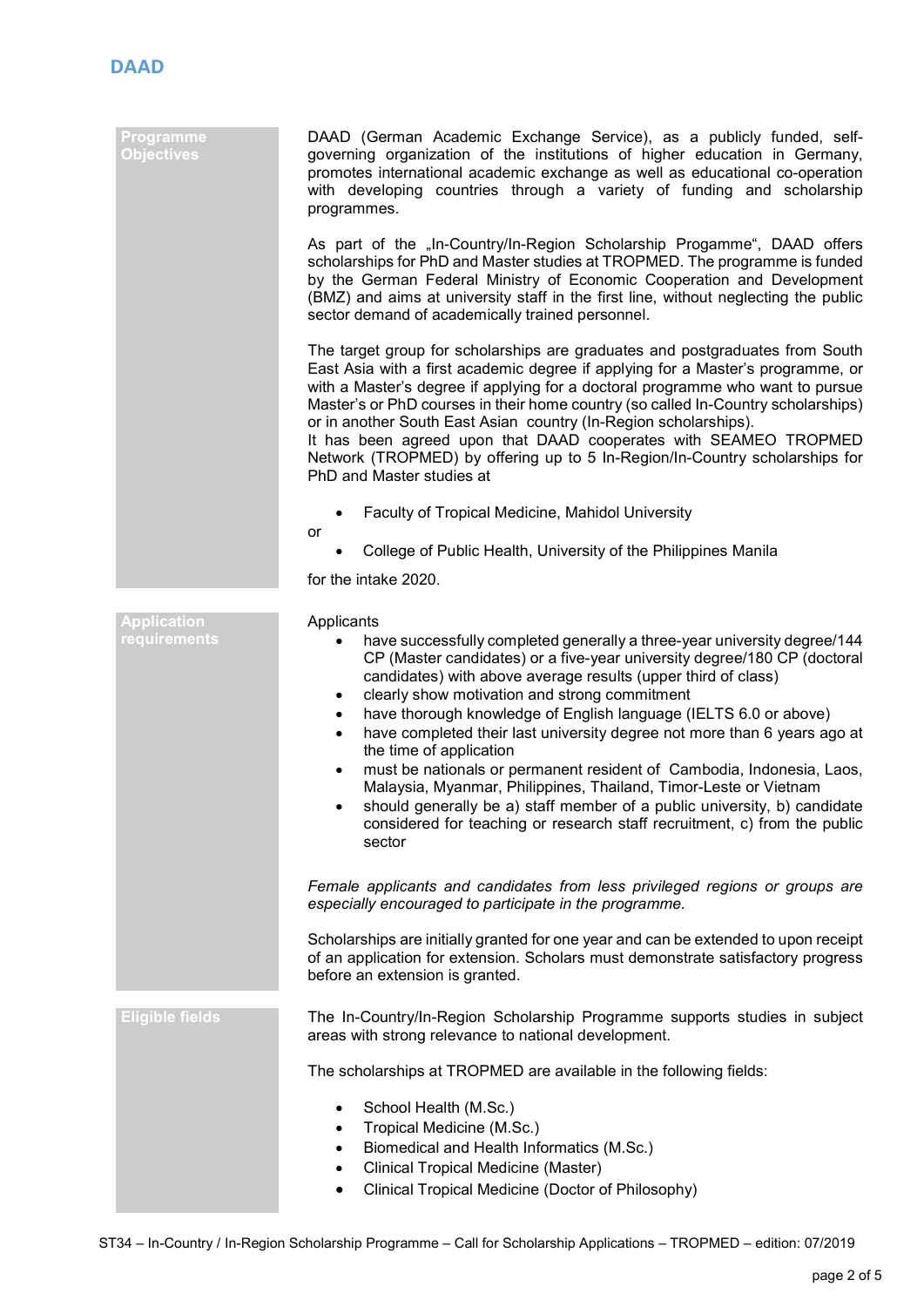

| <b>Place of tenure</b>                              | Select TROPMED network member institutions (see above)                                                                                                                                                                                                                                                                                                                                                                                                                                                                                                                                                                                                                                                                                           |
|-----------------------------------------------------|--------------------------------------------------------------------------------------------------------------------------------------------------------------------------------------------------------------------------------------------------------------------------------------------------------------------------------------------------------------------------------------------------------------------------------------------------------------------------------------------------------------------------------------------------------------------------------------------------------------------------------------------------------------------------------------------------------------------------------------------------|
| <b>Duration and</b><br>Commencement                 | The duration                                                                                                                                                                                                                                                                                                                                                                                                                                                                                                                                                                                                                                                                                                                                     |
|                                                     | of the PhD programme is generally 3 years<br>$\bullet$<br>of the Master programme is generally two years<br>$\bullet$                                                                                                                                                                                                                                                                                                                                                                                                                                                                                                                                                                                                                            |
|                                                     | generally starting in August 2020                                                                                                                                                                                                                                                                                                                                                                                                                                                                                                                                                                                                                                                                                                                |
| <b>Applicaion and</b><br><b>Selection Procedure</b> | The application process contains two steps.                                                                                                                                                                                                                                                                                                                                                                                                                                                                                                                                                                                                                                                                                                      |
|                                                     | 1. Applicants must apply for their studies at TROPMED Bangkok using the<br>contacts and the method that is prescribed by the institution. TROPMED has<br>set its own deadlines.                                                                                                                                                                                                                                                                                                                                                                                                                                                                                                                                                                  |
|                                                     | TROPMED will screen, pre-select (according to DAAD selection criteria) and<br>short-list the applicants. A detailed report consisting of the shortlisting<br>procedure, the entire list of applicants, the ranked shortlist and the shortlisting<br>panel members will also be availed to DAAD. The ranked shortlist will contain<br>preferably triple (at least double) the number of scholarships that have been<br>attributed to the institution.                                                                                                                                                                                                                                                                                             |
|                                                     | DAAD reserves the right of final selection.                                                                                                                                                                                                                                                                                                                                                                                                                                                                                                                                                                                                                                                                                                      |
|                                                     | 2. Simultaneously all applicants are asked to log into the DAAD portal and<br>register themselves and submit an DAAD application.                                                                                                                                                                                                                                                                                                                                                                                                                                                                                                                                                                                                                |
|                                                     | 2.1. Register online via the DAAD-Portal (if not already registered):<br>https://portal.daad.de/sap/bc/bsp/sap/z set cookie/setcookie.htm?fund ar=stv&i<br>d=57516050                                                                                                                                                                                                                                                                                                                                                                                                                                                                                                                                                                            |
|                                                     | 2.2. Apply online via the DAAD-Portal under the tab "Personal Funding"/<br>"Application"                                                                                                                                                                                                                                                                                                                                                                                                                                                                                                                                                                                                                                                         |
|                                                     | Documents to be submitted:                                                                                                                                                                                                                                                                                                                                                                                                                                                                                                                                                                                                                                                                                                                       |
|                                                     | DAAD application form duly filled in (available in the DAAD-<br>Portal)<br>Hand signed curriculum vitae (please use the European<br>specimen form at http://europass.cedefop. Europa.eu), including<br>a list of publications (if applicable).<br>Recommendation letter by university teachers (Master 1, PhD 2)<br>٠<br>Letter of admission for the host university / institution / network<br>$\bullet$<br>Certified copies of university degree certificates including<br>transcripts<br>Letter of motivation (if applicable: mentioning the planned<br>research stay in Germany, see "Additional benefits")<br>Time schedule (Master applications)<br>Copy of the passport<br>Language certificate<br>Leave of Absence from current employer |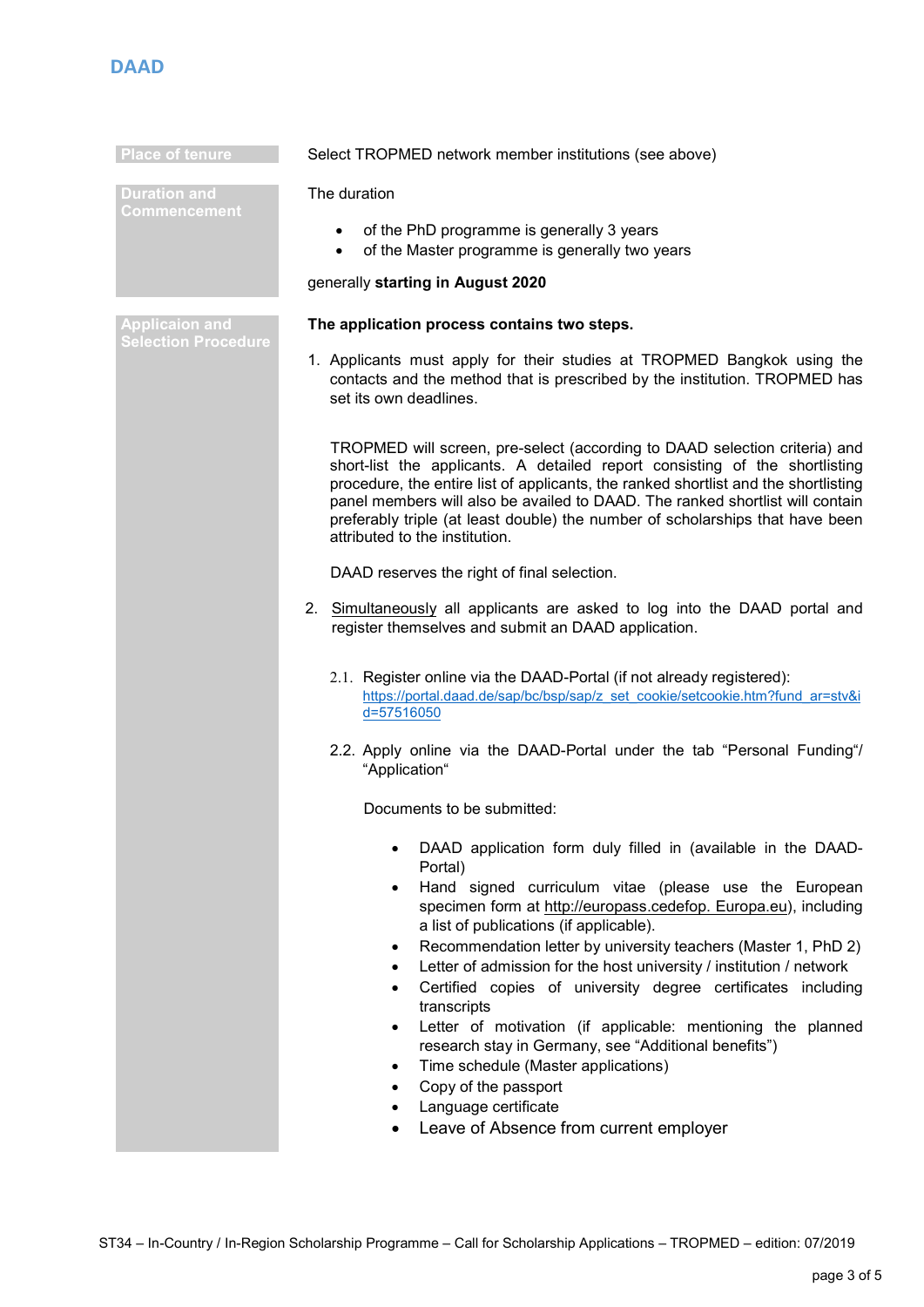PhD candidates have to submit the following additional documents:

- Declaration of acceptance from the academic supervisor
- Detailed and precise PhD proposal, including detailed work and time table (if applicable: mentioning the planned research stay in Germany, see "Additional benefits")
- Abstract of the proposal on one page (please include name and title of proposal

Scholarship funding The scholarship covers:

| Item                                                        | <b>Payment</b>                           | Amount                                                                                                                                                                          |
|-------------------------------------------------------------|------------------------------------------|---------------------------------------------------------------------------------------------------------------------------------------------------------------------------------|
| <b>Tuition fees</b>                                         | Once per scholarship<br>vear             | the regularly charged<br>amount                                                                                                                                                 |
| <b>Study and research</b><br>allowance                      | annually                                 | 460 EUR (Master)<br>920 EUR (PhD)                                                                                                                                               |
| <b>Printing allowance</b>                                   | once at the end                          | 400 EUR (Master)<br>800 EUR (PhD)                                                                                                                                               |
| <b>Monthly Scholarship</b><br>(Accommodation,<br>Food etc.) | monthly                                  | Master Scholarship<br>holders 500 Euro<br>PhD Scholarship<br>holders 650 Euro                                                                                                   |
| Travel allowance (In-<br><b>Region only)</b>                | twice (beginning/ end of<br>scholarship) | The flat rate travel<br>allowance will be<br>specified in the letter of<br>award                                                                                                |
| <b>Insurance</b>                                            |                                          | If your insurance is not<br>covered by your host<br>institution, the DAAD<br>will pay you an<br>insurance allowance<br>within the regular and<br>regional costs of<br>insurance |

The scholarship will either be disbursed by the host institution, the German Embassy or will be paid directly to the scholarship holder´s banking account. Further details will be announced after admission to the scholarship programme.

Additional benefits **DAAD In-Country/In-Region scholarship holders are also encouraged to apply for** a research stay in Germany for 2 up to 6 months. Please note: The short-term research stay in Germany should preferably be announced in the application for the regular scholarship and can only be awarded if the necessary financial means are available.

The short-term research scholarship includes:

- a monthly scholarship payment for living costs
- health/accident/personal liability insurance
- a flat-rate travel allowance

All further details regarding additional benefits and the additional application processes will be provided after admission to the scholarship programme.